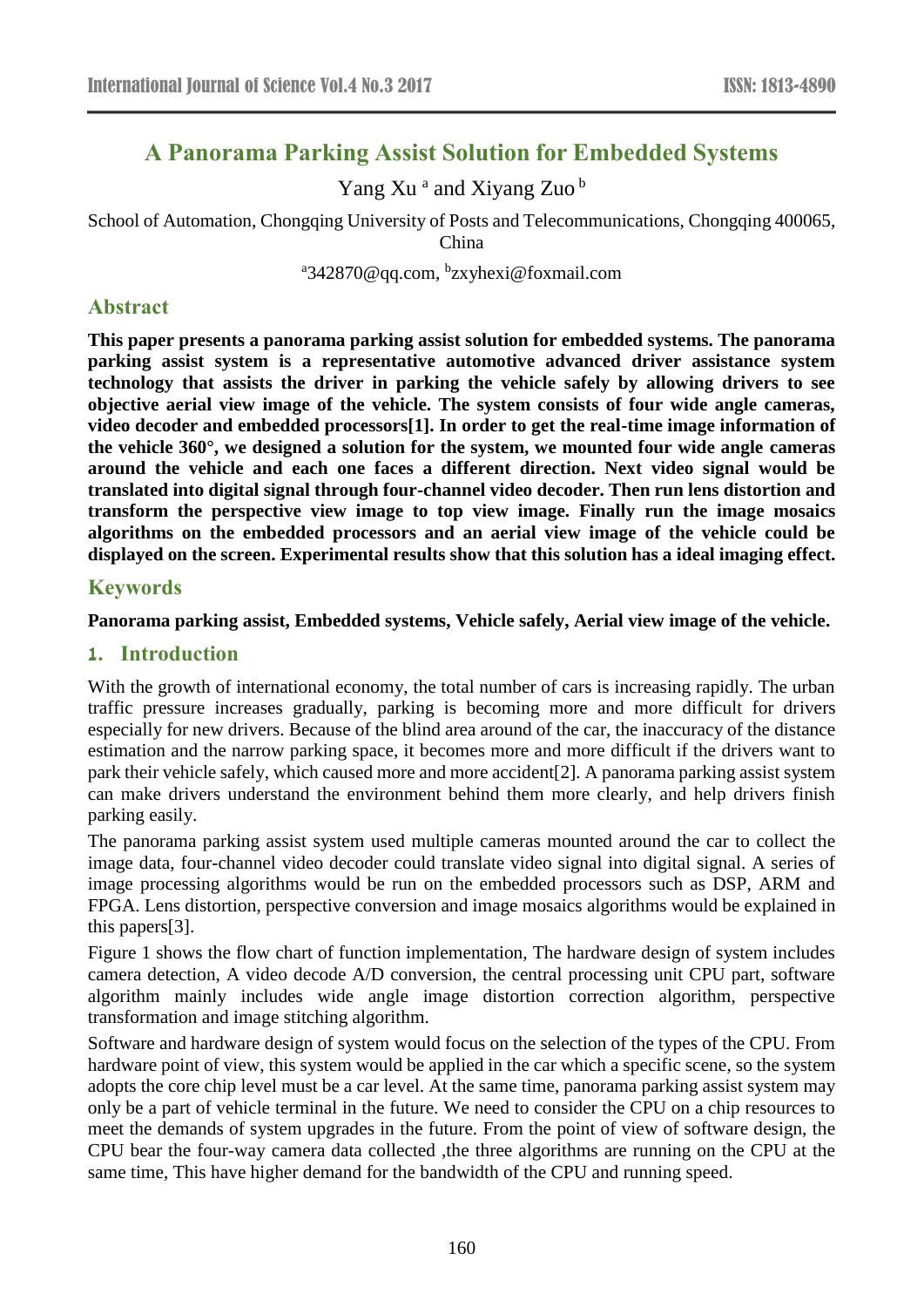

Fig. 1 Flow chart of function implementation

# **2. Hardware Architecture**

ARM, DSP and FPGA is the mainstream of three kinds of embedded processor, three processors are designed for a certain purpose and have their own characteristics and advantages, and the architecture of panorama parking assist system has the following three kinds of typical solutions.



Fig. 2 Block diagram of full HD AVM board

### **2.1 The solution based on FPGA**

For the purpose of solving the low-resolution of majority parking imaging system (AVM), the system resolution has reached 1920\*1080 based on five slices of FPGA and six slices of DDR2 SDRAM [4]. Figure 2 show the architecture of the system, the string editor of HD-SDI editor HD camera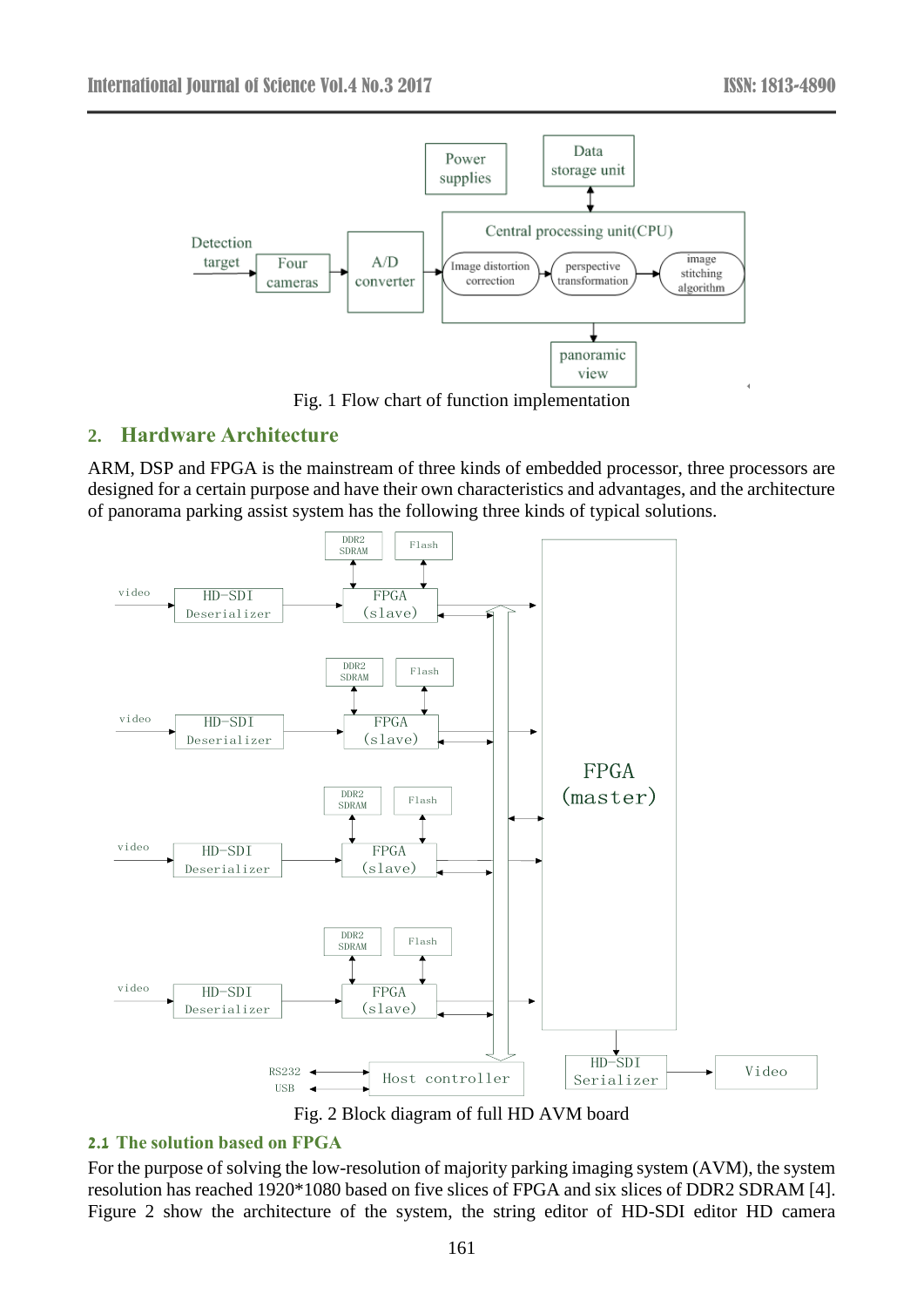acquisition of the high speed serial signal parallel signal, four Slave FPGA to effective pixels after filtering, arrangement and duplicate transferred to Mater the FPGA. A look-up table (LUT) was calculated beforehand the SPI Flash memory write every piece of FPGA and upon initial DDR2 SDRAM are imported, the main controller is used to control and monitor every piece of FPGA.

#### **2.2 The solution based on DSP**

As shown in figure 3, block diagram of panorama parking assist system based on DSP[5].There are two pieces of the same C66x DSP that is the core of the video data acquisition and algorithm processing. The first one collects four camera data based on simultaneous multi-threading and then put these in SDRAM, it costs 5 seconds to run a geometric correction algorithm after power on at the same time. Look-up table would be put in the second piece of DSP after adjusting the generated images, which the operation of image fusion algorithms on the purpose of decreasing camera data packet loss. After correction of piece-wise transfer image into several blocks in the second piece of DSP on the DMA mode. This system has realized the four-way cameras seamless splicing, real-time synthesis of toy cars have a bird's eye view of video format for D1, frames for 30 frames.



Fig. 3 Block diagram of panorama parking assist system based on DSP







Figure 4 shows block diagram of panorama parking assist system based on heterogeneous CMP, The main control chip of the system based on DaVinci technology with dual-core processor DM8148. It is an advantage of high floating point arithmetic to run a serial of processing algorithms. Video image collected by C674x DSP processors and ARM processor is responsible for the operation of the whole system. The development of software architecture based on OpenMax framework, which could achieve call the h. 264 video compression encoding library and store video on the local storage[6].

### **2.4 The solution based on i.MX6**

There are three solutions based on different processor, but they all development difficulty and complex surrounding construction. Figure 5 is the block diagram of panorama parking assist system based on i.MX6. The system collecting primitive data relied on four cameras which through the TW6865 that produced by Intersil company video decoding chip of image data transmission. After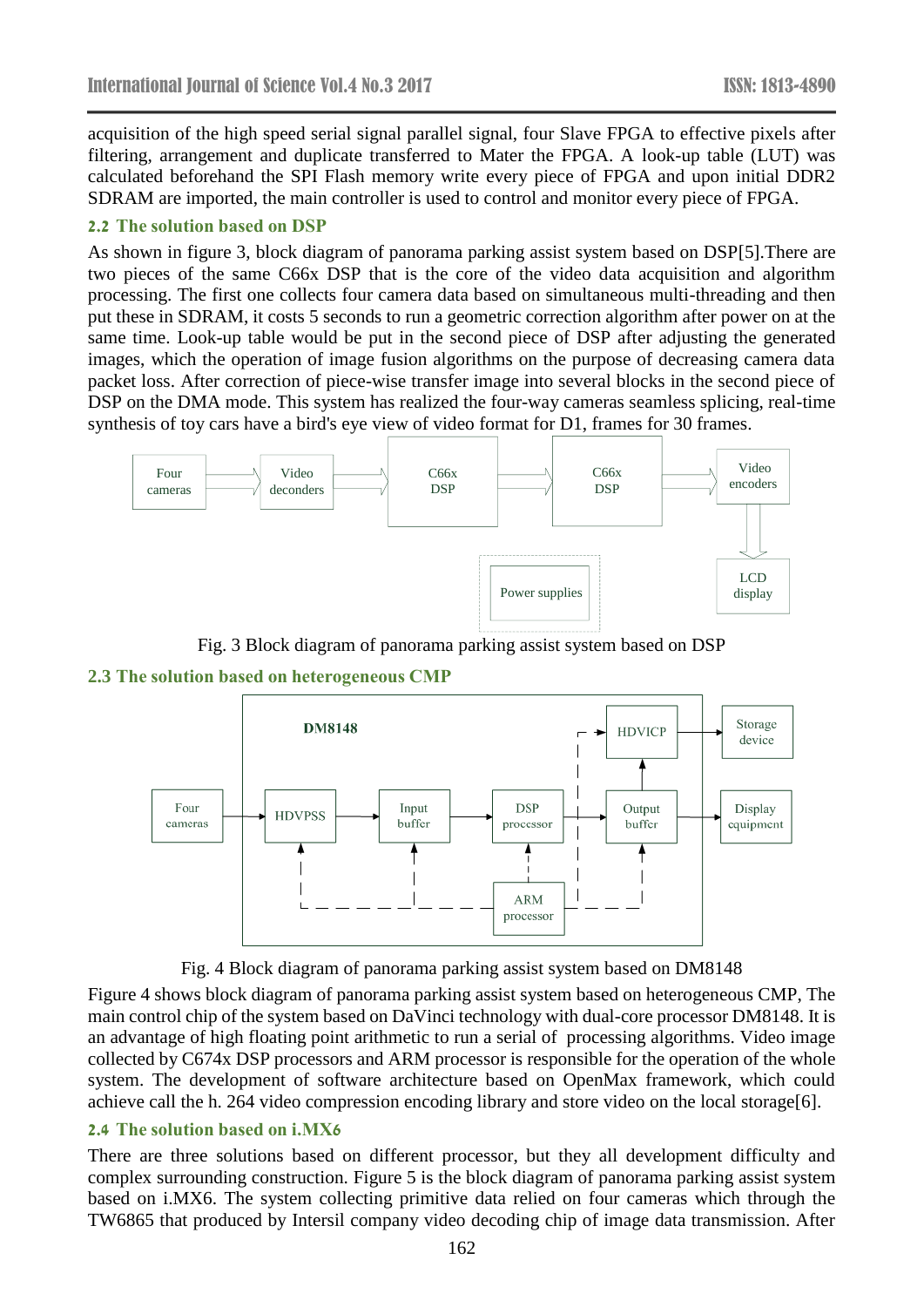decoding, video would be sent to i.MX6 through PCIe interface. Image processing algorithms would be transplanted in i.MX6 embedded platform. Finally the system would give the driver presents a objective aerial view image of the vehicle that could show a panoramic scope of vision for safety driving.



Fig. 5 Block diagram of panorama parking assist system based on i.MX6

There are some signal analysis for the platform. Four channel video decoders that internal integration in TW6865 decoding four-way analog signals into digital YCbCr signal, and use high performance adaptive 4H comb filters to separate luminance and chrominance. The TW6865 contains a high-performance dedicated DMA controller, Optimizes fully PCIex1 bandwidth utilization, and enable it to maintain at a high throughput. Based on V4L2 drivers use DMA can grab the video directly, because of the four channel video at the same time, the video researched to megabytesper-second, PCIe interface can fully meet the requirements. Then the application processor of i.MX6 uses the IPU to catch the interlaced camera image solution mixed get to saw-tooth smooth after the image processing, and run on processors of image processing algorithms. Four ARM architecture A9 kernel and three GPU embedded in the i.MX6 that have the ability of parallel processing programmable pipeline processing, which could guarantee the smooth implementation of the algorithms.

### **3. Algorithms of the System**

Algorithm process of panorama parking assist system as shown in figure 6, there are three steps to finish to finish all, including lens distortion, transform the perspective view image to top view image and image mosaics algorithms.



Fig. 6 Algorithm process of the system

#### **3.1 Lens distortion**

The physical world the coordinates of the point  $Q(X_i, Y_i, Z_i)$  was mapped to the view plane  $q(x_i, y_i)$ , imaging process of linear camera model could be expressed by the formula (1):<br> $\begin{bmatrix} x \end{bmatrix} \begin{bmatrix} f_x & 0 & c_x \end{bmatrix} \begin{bmatrix} X \end{bmatrix}$ 

$$
q = MQ \t q = \begin{bmatrix} x \\ y \\ w \end{bmatrix}, M = \begin{bmatrix} f_x & 0 & c_x \\ 0 & f_y & c_y \\ 0 & 0 & 1 \end{bmatrix}, Q = \begin{bmatrix} X \\ Y \\ Z \end{bmatrix}
$$
(1)

M is camera parameter matrix, and choose to define the model of a physical plane it  $Z=0$ , assume That camera without distortion, setting  $H = \begin{bmatrix} h_1 & h_2 & h_3 \end{bmatrix}$ ,  $R = \begin{bmatrix} r_1 & r_2 & r_3 \end{bmatrix}$ deduce the formula (2):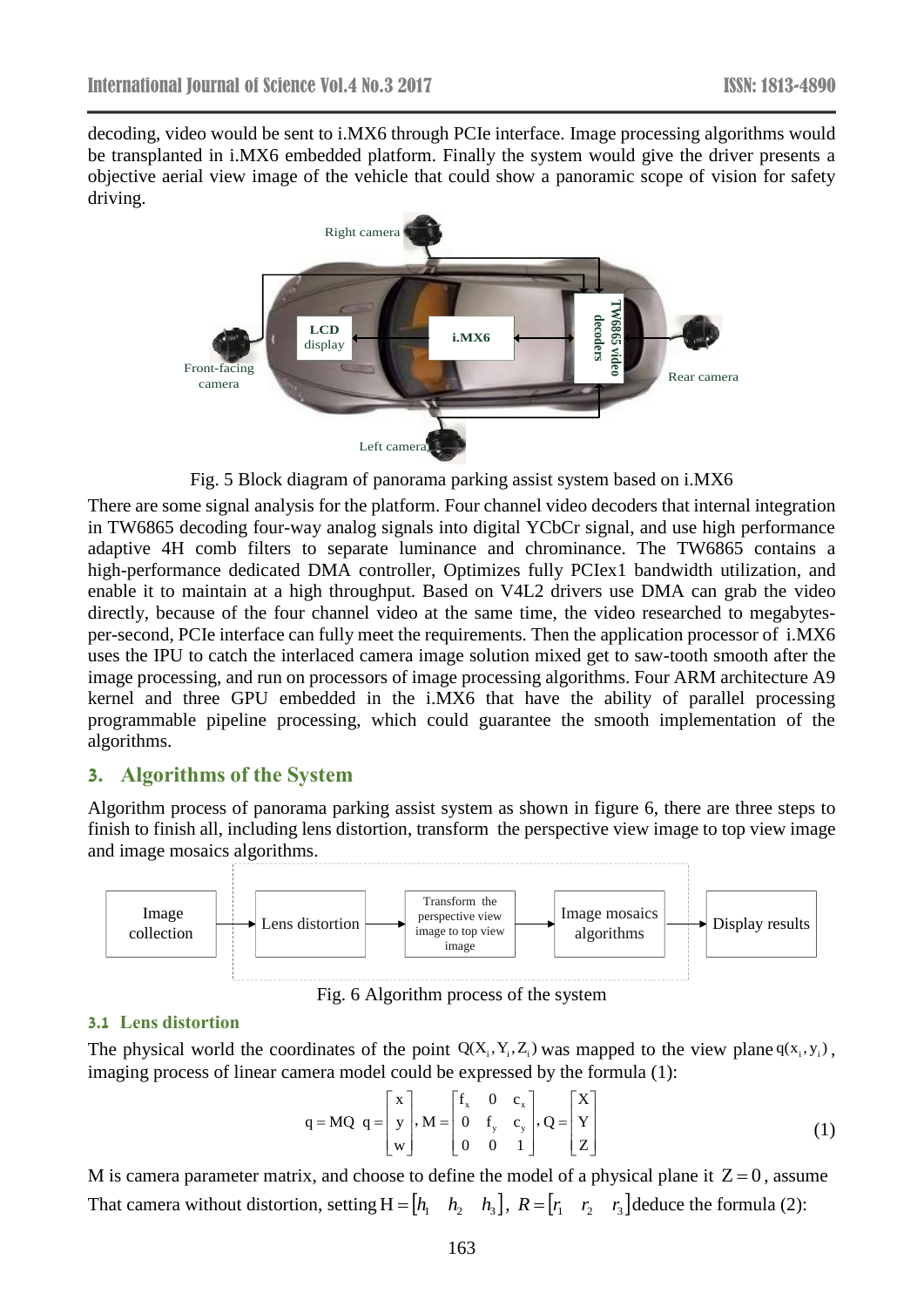$$
\begin{bmatrix} x \\ y \\ 1 \end{bmatrix} = sM \begin{bmatrix} r_1 & r_2 & r_3 & t \end{bmatrix} \begin{bmatrix} X \\ Y \\ 0 \\ 1 \end{bmatrix} = sM \begin{bmatrix} r_1 & r_2 & t \end{bmatrix} \begin{bmatrix} X \\ Y \\ 1 \end{bmatrix} H = sM \begin{bmatrix} r_1 & r_2 & t \end{bmatrix}
$$
 (2)

Resolved formula (2) to deduce  $\begin{bmatrix} r_1 & r_2 & t \end{bmatrix} = \begin{bmatrix} \lambda M^{-1}h_1 & \lambda M^{-1}h_2 & \lambda M^{-1} \end{bmatrix}$  $\begin{bmatrix} r_1 & r_2 & t \end{bmatrix} = \begin{bmatrix} \lambda M^{-1}h_1 & \lambda M^{-1}h_2 & \lambda M^{-1}h_3 \end{bmatrix}$ , Because of tectonic rotation vector is orthogonal, while the rotation vector dot product is zero, and equal length,  $r_1^T r_2 = 0$ And  $r_1^T r_1 = r_2^T r_2$ , for any vector a,b,  $(ab)^T = b^T a^T$ , use  $r_1, r_2$  replace a,b,  $h_1^T M^{-T} M^{-1} h_2 = 0$ . For  $r_1^T r_1 = r_2^T r_2$  and  $h_1^T M^{-T} M^{-1} h_1 = h_2^T M^{-T} M^{-1} h_2$ 1 1 2  $h_1^T M^{-T} M^{-1} h_1 = h_2^T M^{-T} M^{-1} h_2$ . It is assumed that

$$
A = M^{-T}M^{-1} = \begin{bmatrix} A_{11} & A_{12} & A_{13} \\ A_{21} & A_{22} & A_{23} \\ A_{31} & A_{32} & A_{33} \end{bmatrix}
$$
 (3)

The general form of solution of matrix A is

$$
\begin{bmatrix}\nr_1 & r_2 & r_3 & t\n\end{bmatrix}\n\begin{bmatrix}\n0 & = M & [r_1 & r_2 & t]\n\end{bmatrix}\nF_1 + F_2 + I\n\begin{bmatrix}\n1 & 1 & 1\n\end{bmatrix}\n\begin{bmatrix}\nH = sM[r_1 & r_2 & t]\n\end{bmatrix}\n\begin{bmatrix}\n0 & 2\n\end{bmatrix}
$$
\n
$$
\begin{bmatrix}\n\text{value} [r_1 & r_2 & t]\n\end{bmatrix} = \begin{bmatrix}\n\lambda M^{-1}h_1 & \lambda M^{-1}h_2 & \lambda M^{-1}h_3\n\end{bmatrix}, \text{ Because of tectonic}
$$
\n
$$
\begin{bmatrix}\n\text{with the rotation vector dot product is zero, and equal length, } r_1^T r_2 = 0 \\
\text{etc } a, b, r_1^T M^{-1} h_2 = 0. \text{ For } b = h_2^T M^{-T} M^{-1} h_2. \text{ It is assumed that}
$$
\n
$$
A = M^{-T} M^{-1} = \begin{bmatrix}\nA_{11} & A_{12} & A_{13} \\
A_{21} & A_{22} & A_{23} \\
A_{31} & A_{32} & A_{33}\n\end{bmatrix}
$$
\n
$$
\begin{bmatrix}\n0 & \frac{1}{1^2} & \frac{-c_y}{f_x^2} \\
0 & \frac{1}{f_x^2} & \frac{-c_y}{f_y^2} \\
-\frac{c_x}{f_x^2} & \frac{c_y^2}{f_y^2} + \frac{c_y^2}{f_y^2} + 1\n\end{bmatrix}
$$
\n
$$
(4)
$$
\n
$$
\begin{bmatrix}\n\int_{x} = \sqrt{\lambda/\Delta_{11}} \\
\int_{y} = \sqrt{\lambda \Delta_{11}}/(\Delta_{11}A_{22} - A_{12}^2) \\
\int_{y} = \sqrt{\lambda \Delta_{11}}/(\Delta_{11}A_{22} - A_{12}^2) \\
\int_{z} = -A_{13}f_x^2/\lambda \\
\int_{z} = (-A_{12}A_{13} - A_{11}A_{23})/(\Delta_{11}A_{22} - A_{12}^2) \\
\int_{z} = (-A_{12}A_{13} - A_{11}A_{23})/(\Delta_{11}A_{22} - A_{
$$

Simultaneous the type $(2)(3)(4)$ of the parameter matrix

$$
\begin{cases}\nf_x = \sqrt{\lambda/A_{11}} \\
f_y = \sqrt{\lambda A_{11}}/(A_{11}A_{22} - A_{12}^2) \\
c_x = -A_{13}f_x^2/\lambda \\
c_y = (A_{12}A_{13} - A_{11}A_{23})/(A_{11}A_{22} - A_{12}^2)\n\end{cases}
$$
\n(5)

According to the radial distortion and tangential distortion equation, get orthopedic calibration results:

$$
\begin{bmatrix} x_p \\ y_p \end{bmatrix} = (1 + k_1 r^2 + k_2 r^4 + k_3 r^6) \begin{bmatrix} x_d \\ y_d \end{bmatrix} + \begin{bmatrix} 2p_1 x_d y_d + p_2 (r^2 + 2x_d^2) \\ p_1 (r^2 + 2y_d^2) + 2p_2 x_d y_d \end{bmatrix}
$$
(6)

Through the above derivation, we could solve the matrix M, distortion parameters  $[k_1 \ k_2 \ k_3]$ ,  $[p_1 \ p_2]$ , external parameters of rotation matrix *R* and translation vector *t*. According to the camera model, the rectified image was available [7, 8].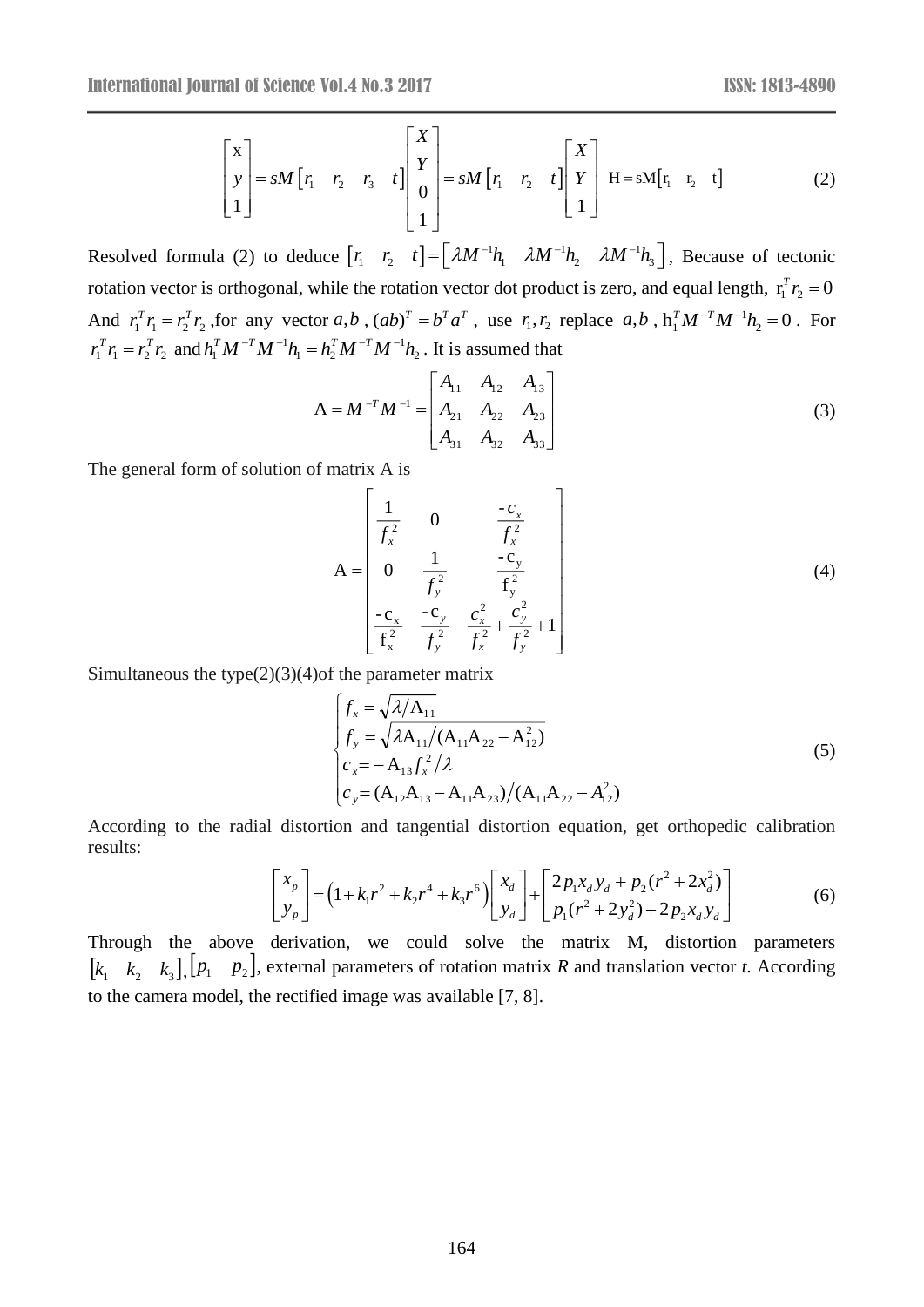### **3.2 Transform the perspective view image to top view image**



Fig. 7 The schematic of perspective transformation

Figure 7 shows the schematic perspective of transformation of image, we set target  $P(p_x, p_y, p_z)$  in the image coordinates of a pixel in the world coordinate system; after image correction for pixel coordinates the target change to  $P'(p'_x, p'_y)$ , based on the relationship between world coordinate and image coordinate system, triangle transform and formula derivation, we calculated :

$$
\begin{cases}\np_x' = \frac{p_x W}{2 \tan \frac{\partial}{2} \sqrt{h^2 + p_y^2}} \\
p_y' = \frac{H(p_y - h \tan \gamma)}{2p_y \tan \gamma \tan \frac{\beta}{2} + 2h \tan \frac{\beta}{2}}\n\end{cases} (7)
$$

The results of first two steps algorithms transforms as shown figure 8.



Fig.8 the results of first two steps algorithms transforms

### **3.3 Image mosaics algorithms**

After first two steps algorithms, the video images data has been transformed to virtual vertical view without optical distortion[9]. We need to do the last one for the purpose of getting four correction image stitching around the vehicle. There is a schematic of image mosaics as shown in figure 9 would be set up, according to the experimental vehicle conductor *L1* and body width *W1,* set wide panoramic aerial view *W2* and *L2.* Set effective area, that is, the dimensions of the four trapezoidal, effective area relative to their respective correction chart of displacement, intercepting trapezoidal area effectively.

Trapezoidal intercept figure at panoramic aerial view coordinate system *(X, Y, O)* in configuration, according to from top to bottom, from left to right scan, the coordinates of the four ladder diagram are (0, 0), (0, 0), (W2, 0), ( $\frac{W2 - L1}{2}$ ,  $\frac{L2 + W1}{2}$ )

$$
(0, 0), (0, 0), (W2, 0), (\frac{W2-L1}{2}, \frac{L2+W1}{2})
$$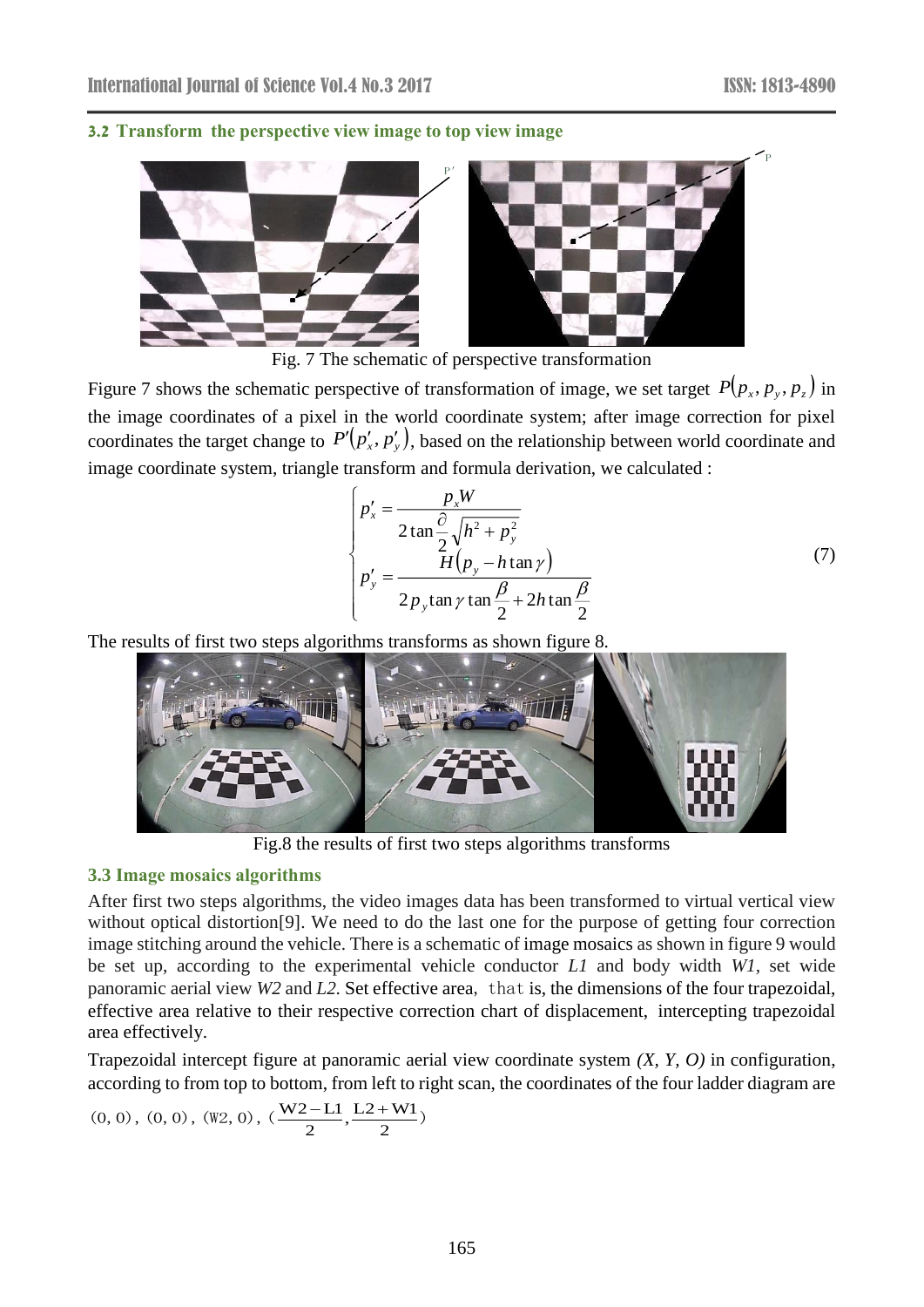

Fig.9 The schematic of image mosaics

After image mosaics algorithms, we could the get image information of the vehicle 360°, that it also be called objective aerial view image of the vehicle.

## **4. Experimental tests**

From lens distortion we worked out the intrinsic parameters and distortion parameters of wide angle cameras (for the camera we deem that k3=0), see Table 1.

|  |  |  | Table 1. Parameters of wide angle cameras |  |
|--|--|--|-------------------------------------------|--|
|--|--|--|-------------------------------------------|--|

| Intrinsic parameters |         | Distortion parameters |           |  |
|----------------------|---------|-----------------------|-----------|--|
|                      | 249.305 |                       | $-0.0295$ |  |
|                      | 358.935 | k2                    | $-0.0248$ |  |
| $\mathbf{c}$ .       | 254.410 |                       | 0.0769    |  |
| c                    | 282.429 | DZ                    | $-0.0543$ |  |

From transform the perspective view images step, according to the experimental data in Table 2, we set up the experimental environment.

| $10010$ $\equiv$ , I didnoted of perspective view |                  |  |  |  |
|---------------------------------------------------|------------------|--|--|--|
| $\alpha$                                          | 170°             |  |  |  |
|                                                   | 110°             |  |  |  |
| $\mathbf{v}$                                      | 35°              |  |  |  |
| 11                                                | 0.6 <sub>m</sub> |  |  |  |
| W                                                 | 1080             |  |  |  |
| 11                                                | 600              |  |  |  |

Table 2. Parameters of perspective view

In experimental scenario, we simulated car size to build the platform, the experimental platform is 1.1 meters long, 0.5 meters wide. The height is 0.6 meters of four cameras. In order to verify the validity of the algorithm, we choose the ground level off, have obvious logo white line on the ground and surrounded by striking feature objects as experimental scene.

Figure 10 shows four original image, after three algorithms we get objective aerial view image of the vehicle. Figure 11 is the objective aerial view image of the vehicle.